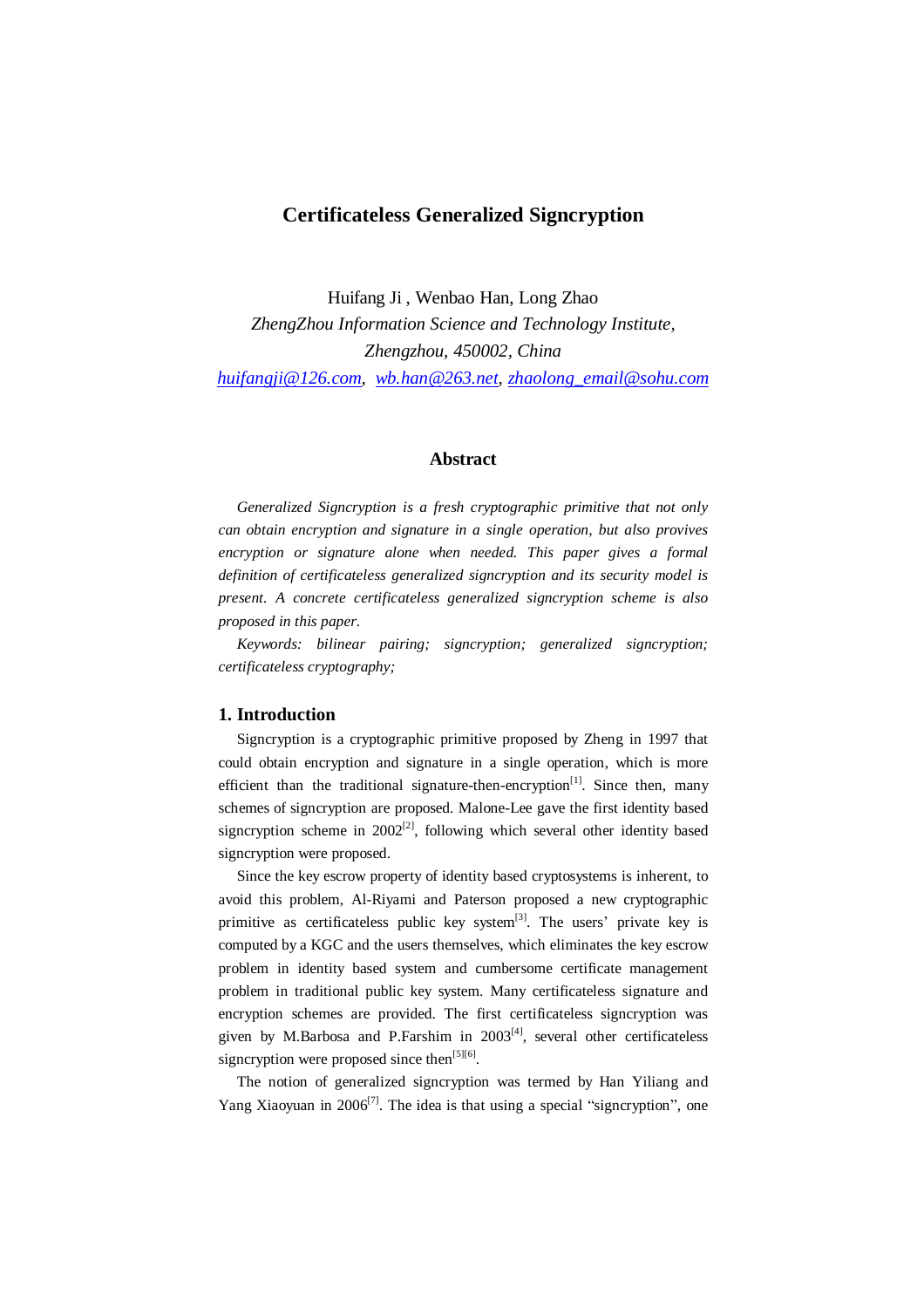not only can simultaneously get confidentiality and authentication, but also obtain confidentiality or authentication alone. This special "signcryption" is called *generalized signcryption*. Wang Xu-an el al gave the first security model for generalized signcryption and an improved generalized signcryption<sup>[8]</sup>. The first ID-based vision is proposed by S. Lal and P. Kushwah<sup>[9]</sup>.

In this paper, we propose a certificateless generalized signcryption(CLGSC). First we define the formal definition of CLGSC; second, we give the security notions for this new primitive; third, a new CLGSC scheme is proposed.

The paper is organized as following: in the next section, we give the formal model and the security model of CLGSC. The definition of bilinear pairings and related computational hard problem are given in section 3. In section 4 we give the concrete CLGSC. The correctness and efficiency is analyzed in section 5. Section 6 concludes the paper.

# **2. Formal Model of CLGSC**

### **2.1 Certificateless Generalized Signcryption**

A certificateless generalized signcryption scheme is defined by the following five probabilistic polynomial-time algorithms.

1 Setup  $(1^k)$ : Given a security parameter *k*, PKG executes this algorithm and generates a master key *S* and global parameters *params*. PKG publishes *params* and keep *S* secret.

2 Extract-Partial-Private-Key(*ID*, *S*, *params*). Given a user identity *ID*, PKG runs the algorithm and returns a partial private key *D*.

3 Set-User-Key (*ID*, *D*, *params*). Given a user *ID*, partial private key *D* and *params*, user runs the algorithm and returns a public key of the identity *PK*, and a secret key *x*, the private key of the user is (*x*, *D*).

4 GSC. This algorithm has 3 scenarios: signcryption, signature and encryption.

4.1 Signcryption: if user *A* transmits a message *m* confidentially and authenticately to *B*, the input is  $(S_A, m, ID_B)$ , and outputs  $\mathbf{S} = GSC(S_A, m, ID_B)$ .

4.2 Signature: if user *A* wants to sign a message *m* without definite receiver, the input is  $(S_A, m, ID_\varphi)$ , where  $ID_\varphi$  means the receiver is null, the output  $\text{is } \mathbf{s} = GSC(S_A, m, ID_j).$ 

4.3 Encryption: if someone wants to send message *m* to *B* confidentially, the input is  $(S_\varphi, m, ID_B)$ , where  $S_\varphi$  denotes the private key corresponding to  $ID_\varphi$ . The output is  $\mathbf{s} = GSC(S_j, m, ID_B)$ .

5 UGSC. Given  $\sigma$ , if it is valid, the receiver *B* unsigncrypts the ciphertext and returns *m* and (or) the signature on *m* by *A*, otherwise return  $\perp$  means fail.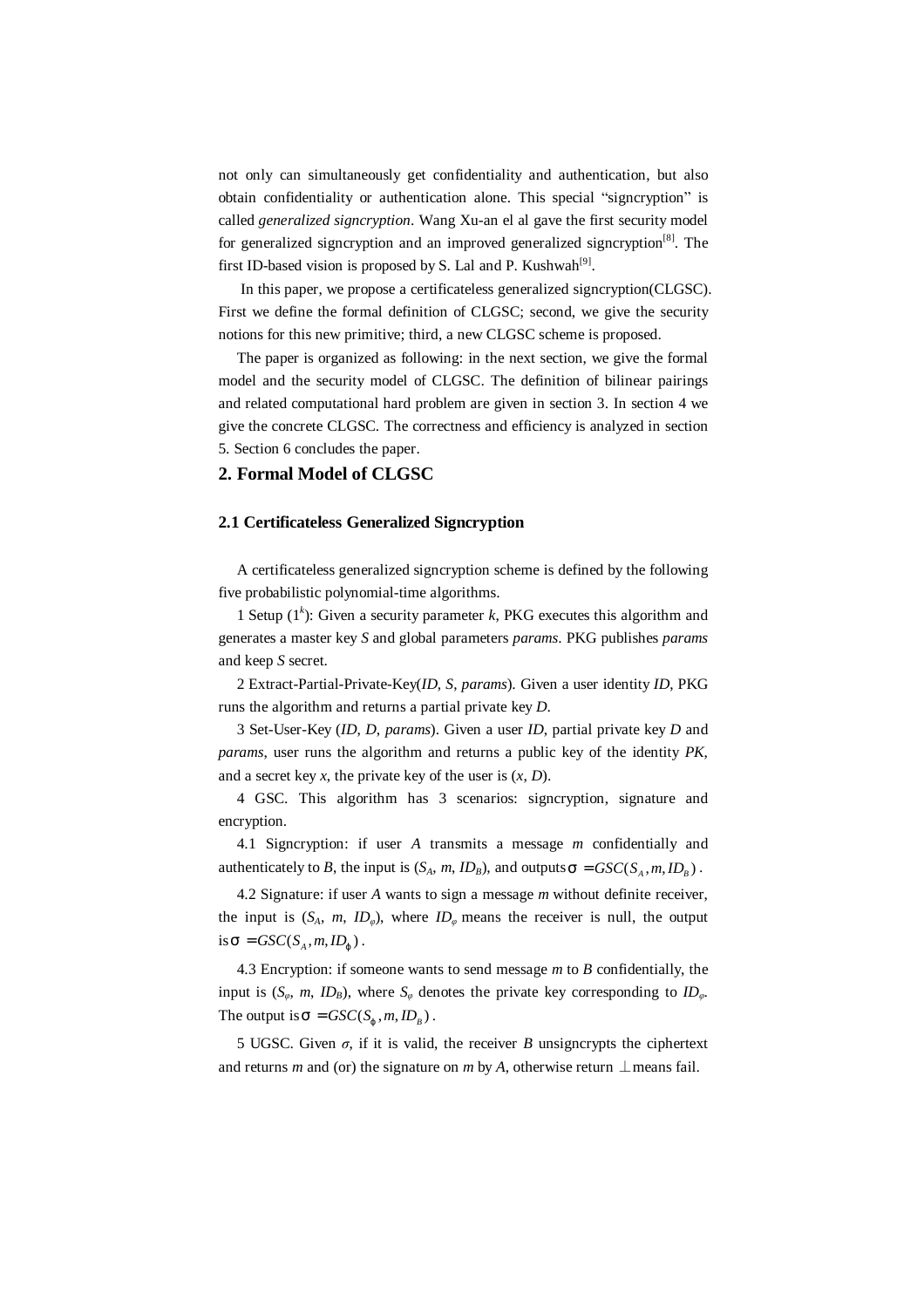### **2.2 Security model for CLGSC**

Now we describe the security model for certificateless generalized signcryption under the inside attacker. In confidentiality and unforgeability game we provide access to the following oracles:

1. Extract Partial private key: given an identity *ID*, the oracle returns the partial private key *D* using the Extract-Partial-private-key algorithm.

2. Extract Secret Key: given an identity *ID*, the oracle returns the full secret key *SK*=(*x*, *D*) of *ID* using the Set-user-key algorithm.

3. Request public key: given an identity *ID*, the oracle returns the public key *PK* of *ID* using the Set-user-key algorithm.

4. Replace public key: given an identity *ID* and a valid public key *PK* ', this oracle replace the public key of *ID* with *PK*'. If the identity's public key doesn't exist, then it is obtained through the Set-user-key algorithm and then replaced by *PK*'.

5. GSC oracle: given a massage *m*, a sender identity *A*, a receiver identity *B*, this oracle returns the result of running algorithm GSC. Note that if *A* and *B* are not empty, then use the Signcryption model; if *A* is empty, use the encryption model; if  $B$  is empty, use the signature model. When the identity *A* isn't empty, and its' private key doesn't exist, first running the Set-userkey algorithm to get *A*'s full secret key and then running algorithm GSC.

6. UGSC oracle: given a ciphertext, sender identity *A*, a receiver identity *B*, the oracle returns the result of running UGSC algorithm.

As in many certificateless cryptosystems, we consider two types adversary, Type-I and Type-II adversary in the security definition of CLGSC. Roughly, the Type-I adversary models a common user without the master secret key, while the Type-II adversary models the honest but curious KGC.

Type-I adversary: since a Type-I adversary is a common user, he is allowed to request the above 6 oracles with the following constraint:

1. Adversary is not allowed to request the master secret key;

2. No extract secret key query is allowed on the challenge identities.

3. Adversary is not allowed to request the extract partial private key of the challenge identities.

Type-II adversary: a Type-II adversary is an honest but curious KGC, so he is given the master secret key, he is allowed to request the above 6 oracles with the following constraint:

1. No extract secret key query is allowed on the challenge identities.

2. No replace public key query is allowed on the challenge identities before the challenge phase.

### **Confidentiality**

*Definition 1*: A certificateless generalized signcryption is called IND-CLGSC-iCCA2 secure if every of the probabilistic polynomial time Type-I or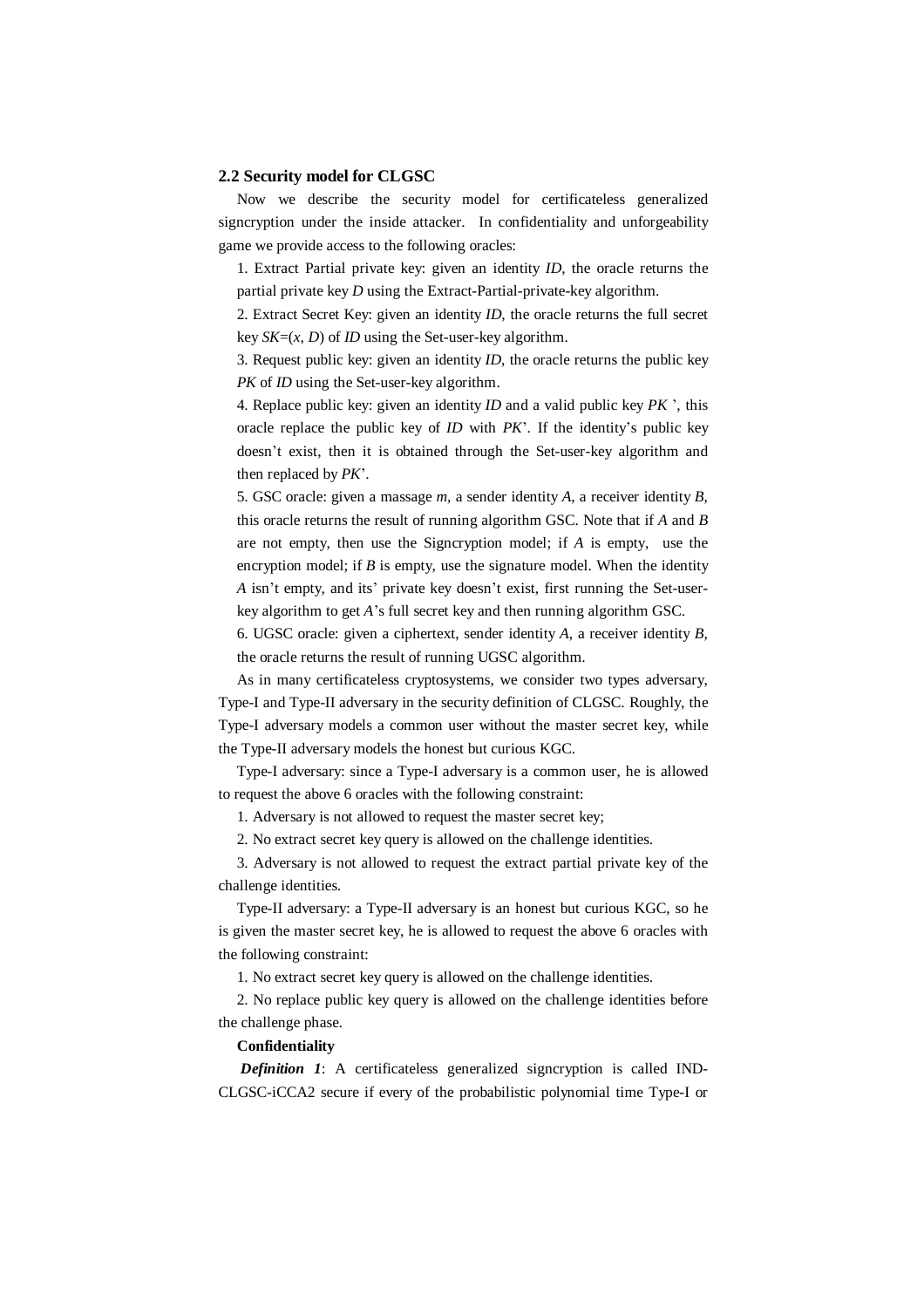Type-II adversary has negligible advantage in winning the following game between the challenger *C* and the adversary *A*:

*Setup*: Challenger *C* runs the setup algorithm to generate master key *Msk* and system parameters *Params*. *C* gives *A Params* while keeping *Msk* secret(*C* gives the *Msk* to *A* when *A* is a Type-II adversary). After receiving *Params*, *A*  outputs a target identity  $ID^*$ .  $C$  interacts with  $A$  in following phases:

*Phase 1*: *A* is given access to the above all the six oracles. *A* adaptively queries the oracles consistent with the constraints described above.

*Challenge: A* outputs two message  $m_0$ ,  $m_1$ , and a sender's identity  $ID_S$ , C randomly chooses a bit  $b\epsilon_R$  {0,1}and computes a generalized signcryption  $\sigma^* =$ GSC( $m_b$ ,  $ID_s$ ,  $SK_s$ ,  $PK_s$ ,  $ID^*$ ,  $PK^*$ ) and sends  $\sigma^*$  to  $A$ .

*Phase 2: A* makes the same queries as in phase, besides it cannot query UGSC oracle on  $\sigma^*$  to for *ID*<sup>\*</sup>.

*Guess*: *A* output its guess *b*' on *b* at the end of the game. If  $b' = b$ , *A* wins the game. The advantage of *A* is defined as  $Adv_A^{IND-CLGSC-iCCA2} = |2Pr[b = b']-1|$ .

# **Authenticity**

*Definition 2*: A certificateless generalized signcryption is called strong existential unforgeability(sEUF-CLGSC-iCMA) if every of the probabilistic polynomial time Type-I or Type-II adversary has negligible advantage in winning the following game between the challenger *C* and the adversary *F*:

**Setup**: Challenger *C* runs the setup algorithm to generate master key *Msk* and system parameters *Params*. *C* gives *F Params* while keeping *Msk* secret. After receiving *Params*, *F* outputs target identity *ID\** . *C* interacts with *F* in following phases:

*Phase 1*: *F* is given access to the above all the six oracles. *F* makes the same queries as in the game above.

*Forgery: F* output a signature  $\sigma^*$  and a receiver *ID<sub>R</sub>*, we assume that *ID<sub>R</sub>*  $\neq$ *ID*<sup>\*</sup>. If UGSC( $\sigma$ <sup>\*</sup>, *S<sub>R</sub>*, *ID<sub>R</sub>*), returns *m* and  $\sigma$ <sup>\*</sup> was not the output of any GSC query  $GSC(m, ID^*, ID_R)$ , then *F* wins the game. The probability that *F* wins the game is defined as  $Adv_A^{sEUF-CLGSC-iCMA}$ .

### **3. Preliminaries**

 We briefly review the basic definition of bilinear pairings and some related complexity assumptions.

#### **3.1 Bilinear Pairings**

Let  $G_1$  and  $G_2$  be two cyclic groups of prime order  $p$  and  $P$  be a random generator of  $G_1$ . The map  $e: G_1 \times G_1 \rightarrow G_2$  is called an admissible bilinear pairing if the following conditions hold true.

- 1) *e* is bilinear, i.e.  $e(aP, bP) = e(P, P)^{ab}$  for all  $a, b \in Z_p$ ;
- 2) *e* is non-degenerate, i.e.  $e(P, P) \neq 1_{G_2}$ ;
- 3) *e* is efficiently computable.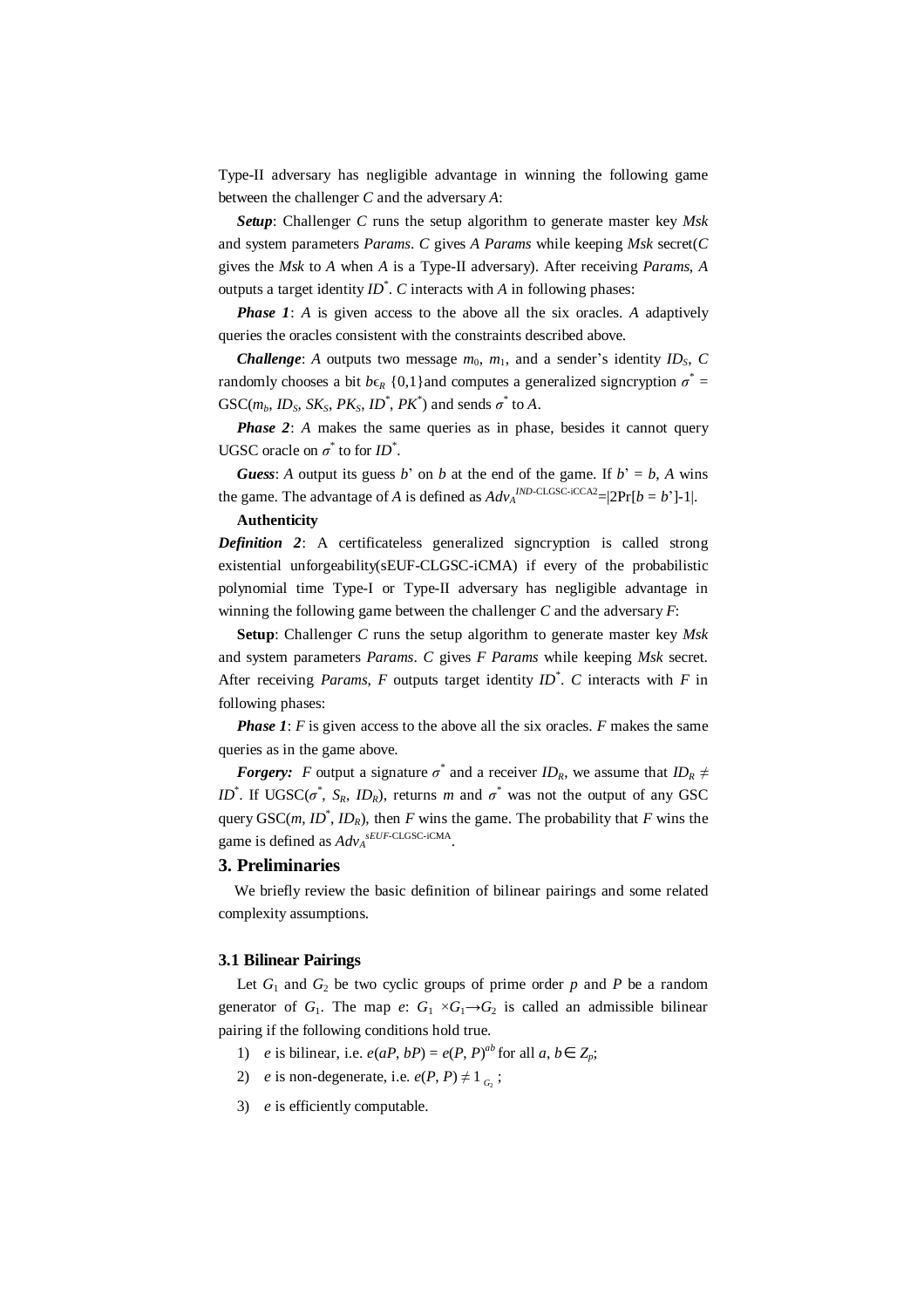### **3.2 Complexity Assumptions**

In this subsection, we show several computational assumptions related to bilinear pairing that are relevant to the security of our scheme.

1 **Strong Diffie-Hellman problem (SDHP)** Strong DHP is a stronger version of DHI (Diffie-Hellman Inversion problem). Given  $(P, aP) \in G_1^2$  for any  $a \in Z_p^*$ , the SDH problem in  $G_1$  is to compute  $(h,(a+h)^{-1}P)$ ,  $h \in Z_p^*$ .

2 **Gap Bilinear Diffie-Hellman problem (GBDHP)** Given (*P*, *aP*, *bP*, *cP*)  $\in G_1^4$  for any random  $a,b,c \in Z_p^*$ , the GBDH problem in  $(G_1, G_2, e)$  is to compute  $e(P, P)^{abc}$  given access to DBDH oracle O which on input  $(P, aP, bP)$ , *cP*, *T*) ∈ *G*<sup>4</sup><sub>1</sub> ×*G*<sub>2</sub>.outputs 1 if *T* = *e*(*P*, *P*)<sup>*abc*</sup> and 0 otherwise. The advantage of any probability polynomial time algorithm  $A$  in solving the GBDH in  $(G_1, G_2)$ , *e*) is defined as:

 $Adv_A^{GBDH}(O,q_{DBDH})=Pr[A^{O}(P, aP, bP, cP) = e(P, P)^{abc} | a,b,c \in Z_p^*],$  where  $q_{DBDH}$  is the number of queries to the decisional oracle. We say that GBDHP is ( $t$ ,  $\epsilon$ ,  $q_{DBDH}$ ) hard if for any  $t$  time probabilistic algorithm  $A$  asking  $q_{DBDH}$ oracles queries, the advatange  $Adv_A^{GBDH} < \epsilon$ .

**3 Collusion Attack Algorithm with** *k***-traitors (***k***-CAA)** Given (*P*, *aP*,  $(h_1 + a)^{-1}P, ..., (h_k + 1)^{-1}P$   $\in G_1^{k+2}$  for any random  $a \in Z_p^*$  and known values  $h_1, ...,$  $h_k \in Z_p^*$ , the *k*-CAA problem in  $G_1$  is to compute  $(a+h)^{-1}P$  for some *h*∉ { $h_1$ , ..., $h_k$ }. The advantage of any probability polynomial time algorithm *A* in solving the  $k$ -CAA problem in  $G_1$  is defined as:

 $Adv_A^{k\text{-}CAA} = Pr[A(P, aP, (h_1+a)^{-1}P, \ldots, (h_k+1)^{-1}P, h_1, \ldots, h_k) = (a+h)^{-1}P \mid a, h \in \mathbb{R}$ *Zp* \* , *h*∉{*h*1,…,*hk*}],

We say that  $k$ -CAA is  $(t, \epsilon)$  hard if for any  $t$  time probabilistic algorithm  $A$ , the advatange  $Adv_A^{k\text{-}CAA} < \epsilon$ .

**4 Modified BDHI** for *k***-values** (*k***-mBDHIP**) Given (*P*,  $aP$ ,  $(h_1+a)^{-1}P$ ,...,  $(h_k+1)^{-1}P$   $\in G_1^{k+2}$  for any random  $a \in Z_p^*$  and known values  $h_1, \ldots, h_k \in Z_p^*$ ,

the *k*-mBDHIP problem is to compute  $e(P, P)^{(s+h)^{-1}}$  for some  $h \notin \{h_1, \ldots, h_k\}.$ The advantage of any probability polynomial time algorithm *A* in solving the *k*mBDHIP problem in  $(G_1, G_2, e)$  is defined as:

 $Adv_A^{k\text{-}mBDHIP} = Pr[A(P, aP, (h_1+a)^{-1}P, \ldots, (h_k+1)^{-1}P, h_1, \ldots, h_k) = e(P, P)^{(s+h)^{-1}}$ *a*,*h*∈  $Z_p^*$ , *h*∉ {*h*<sub>1</sub>,…,*h*<sub>*k*</sub>}],

We say that  $k$ - mBDHIP is  $(t, \epsilon)$  hard if for any  $t$  time probabilistic algorithm  $A$ , the advatange  $Adv_A^{k-mBDHP} < \epsilon$ .

# **4. A concrete CLGSC**

We proposed a certificateless generalized signcryption as following.

**Setup**(1<sup>k</sup>): given a security parameter 1<sup>k</sup>, the KGC chooses two groups  $G_1$ and  $G_2$  of prime order *p*, two random generator *P*, *Q* of  $G_1$  such that  $P \neq Q$ , and a bilinear map *e*:  $G_1 \times G_1 \rightarrow G_2$ . Compute  $g = e(P, Q) \in G_2$ , define 5 hash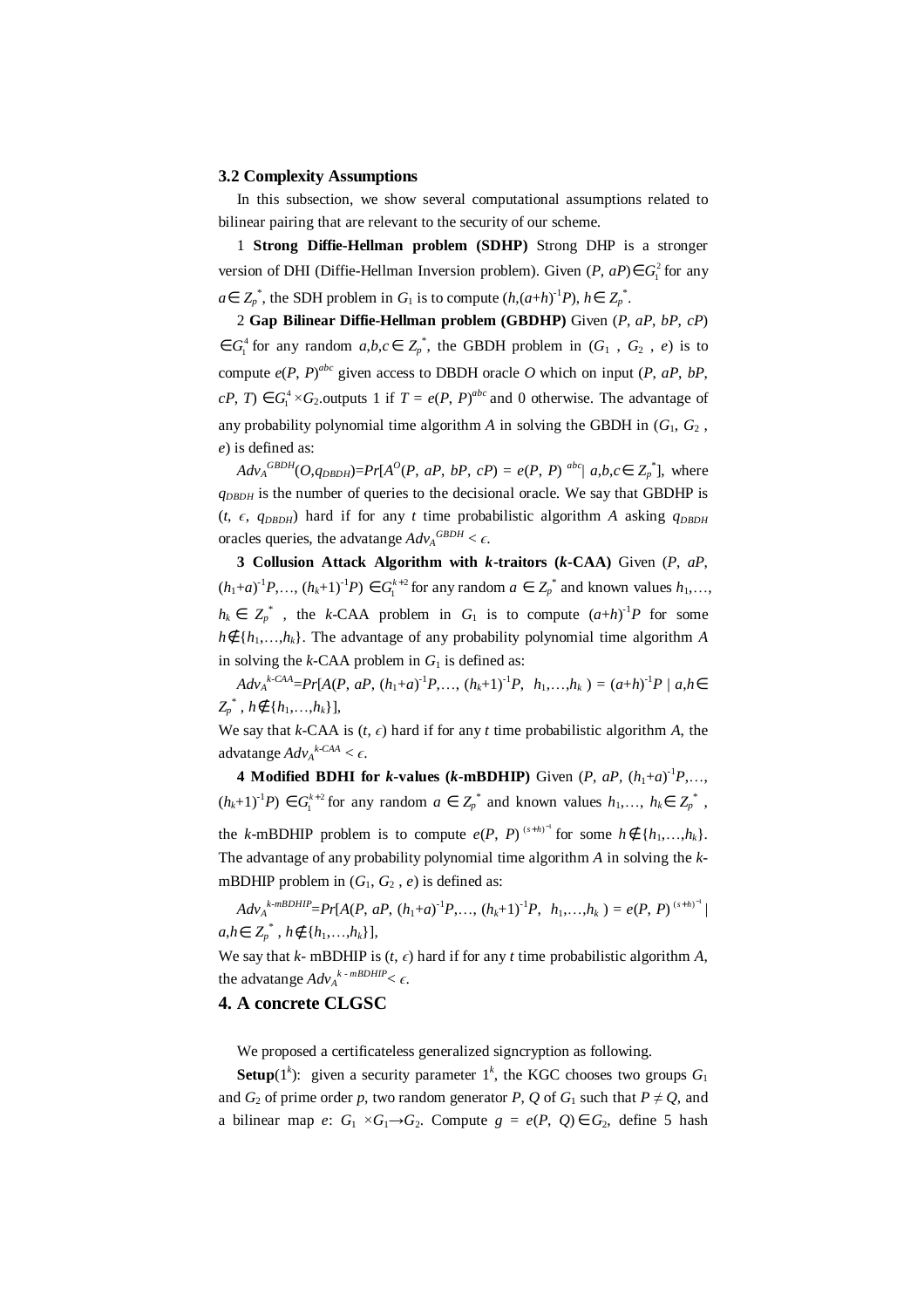functions as  $H_1$ :{0,1}<sup>\*</sup>→ $Z_p$ <sup>\*</sup>,  $H_2$ :  $G_2 \times \{0,1\}$ <sup>\*</sup>→ $Z_p$ <sup>\*</sup>,  $H_3$ : {0,1}<sup>m</sup> ×  $G_2 \times \{0,1\}^*$  ×  $G_2$  ×  $G_1$  × {0,1}<sup>\*</sup>→Z<sub>p</sub><sup>\*</sup>, *H*<sub>4</sub>: Z<sub>p</sub><sup>\*</sup>× {0,1}<sup>\*</sup>→Z<sub>p</sub><sup>\*</sup>, *H*<sub>5</sub>:  $G_2$  ×  $G_2$  ×  $G_2$  ×  ${0,1}^* \rightarrow {0,1}^k$ <sup>k<sub>1</sub>+k<sub>2</sub></sub>, where  $k_1, k_2$  denote the number of bits to represent  $G_1$  and</sup> *Z*<sub>*p*</sub><sup>∗</sup> elements respectively. KGC chooses random *s*∈ *Z*<sub>*p*</sub><sup>∗</sup> as master secret key and set  $P_{\text{pub}} = sP$ . KGC publishes the system parameters as <  $G_1$ ,  $G_2$ ,  $P$ ,  $Q$ ,  $P_{\text{pub}}$ ,  $e$ :  $G_1$  × $G_1$ → $G_2$ , *g*, *H*<sub>1</sub>, *H*<sub>2</sub>, *H*<sub>3</sub>, *H*<sub>4</sub>, *H*<sub>5</sub>>.

**Extract-Partial-Private-Key**: given *ID<sub>i</sub>*, the partial private key of the user with identity *ID*<sup>*i*</sup> is computed by KGC as  $D_i = (q_i + s)^{-1}Q$ , where  $q_i = H_1 (ID_i)$ .

**Set-user-key:** given  $D_i$ , the user with identity  $ID_i$  chooses random  $x_i \in Z_p^*$ and sets his private key  $SK_i = \langle x_i, D_i \rangle$  and public key  $PK_i = \langle PK_{i1}, PK_{i2} \rangle =$  $\langle g^{x_i}, x_i | T_i \rangle$ , where  $T_i = (q_i + s) P$ .

**GSC**: This algorithm has 3 scenarios: signcryption, signature and encryption.

**Signcryption**: given message *m*, sender' identity *A*, receiver's identity *B*, *A* operates the following steps:

1 *A* chooses random *r*,  $r' \in Z_p^*$ , computes  $\alpha = g'$ ;

2 computes  $h = H_2(\alpha, m, ID_A, ID_B)$  and  $h_3 = H_3(m, \alpha, h, ID_A, PK_{A1}, PK_{A2})$ *IDB*);

3 computes  $Z = \frac{r}{(x_A + h_3)} D_A$ ;

 $4$  computes  $c = H_4(h, ID_A, ID_B) \oplus m||\alpha;$ 

5 computes  $h_5 = H_5(g^{r^2}, (PK_{B1})^{r^2}, PK_{B1}, ID_B)$ 

6 compute  $d_1 = r^3 (q_B + s)$  *P* and  $d_2 = h_5 \oplus h || Z$ .

7 return ciphertext  $\sigma = (c, d_1, d_2, ID_B)$ .

**Signature**: given message *m*, sender' identity *A*, *A* operates the following steps:

Step 1 is the same as in signcryption;

2 computes  $h = H_2(\alpha, m, ID_A, 0)$  and  $h_3 = H_3(m, \alpha, h, ID_A, PK_{A1}, PK_{A2}, 0);$ 

- 3 computes  $Z = \frac{r}{(x_A + h_3)} D_A$ ;
- 4 sets  $c = m||a$ ;
- 5 computes  $h_5 = 0$ ;

6 computes  $d_1 = 0$  and  $d_2 = h_5 \oplus h || Z = h || Z;$ 

7 returns ciphertext  $\sigma = (c, d_1, d_2, 0)$ .

**Encryption**: given message *m*, receiver's identity *B*, someone operates the following steps:

1 chooses random *r*,  $r' \in Z_p^*$ , computes  $\alpha = g^r$ ;

2 computes  $h = H_2(\alpha, m, 0, ID_B)$  and  $h_3 = H_3(m, \alpha, h, 0, 0, 0, ID_B)$ ;

3 computes  $c = H<sub>4</sub>(h, 0, ID<sub>B</sub>) \oplus m||a;$ 

4 computes  $h_5 = H_5(g^{r^2}, (PK_{B1})^{r^2}, PK_{B1}, ID_B)$ 

5 compute  $d_1 = r^3 (q_B + s)$  *P* and  $d_2 = h_5 \oplus h || 0$ .

6 return ciphertext  $\sigma = (c, d_1, d_2, ID_B)$ .

**UCLGSC**: given  $\sigma$ , a receiver's identity *B*, operates the following steps: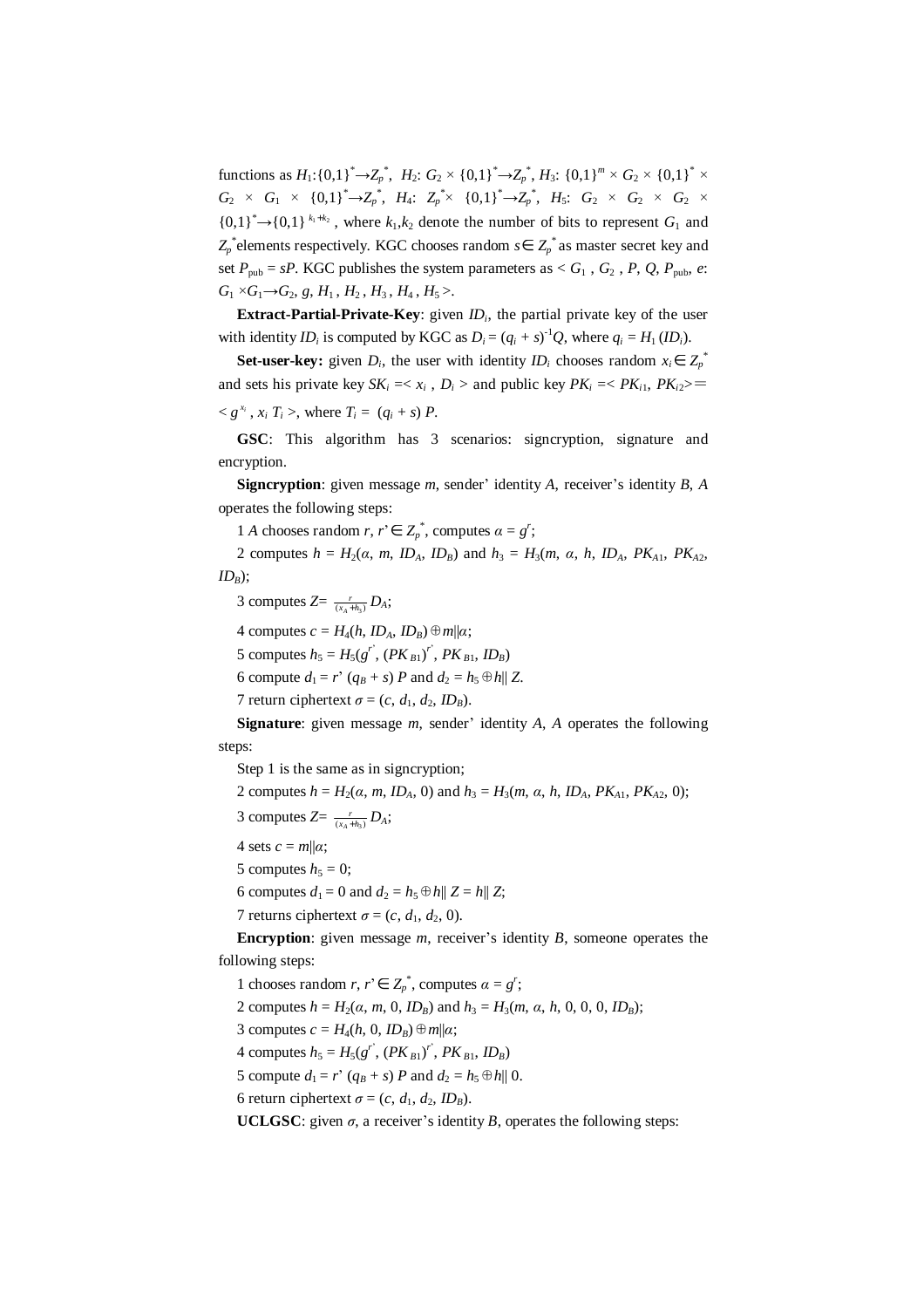1 computes  $w' = e(d_1, D_B)$  and  $(w')^{x_i}$  (if there is no receiver's identity, then  $D_B = 0$ , and *w*' =1);

2 sets  $h_5' = H_5(w', (w')^{x_i}$ ,  $PK_{B1}$ ,  $ID_B$ );( if  $D_B = 0$ , then  $h_5' = 0$ );

3 computes  $h'||Z' = d_2 \oplus h_5$ ';

4 if  $ID_B \neq 0$ , computes  $m^2 || \alpha^2 = c \oplus H_4(h^2, ID_A, ID_B)$  (if  $Z^2 = 0$ , then  $ID_A = 0$ );

5 if  $ID_B \neq 0$ , computes  $h_3' = H_3(m', \alpha', h', ID_A, PK_{A1}, PK_{A2}, ID_B)($ if  $Z' = 0$ , then  $ID_A = 0$  and  $PK_{A1} = PK_{A2} = 0$  );

6 if  $Z' \neq 0$ , then *B* accepts *m*' if and only if  $h' = H_2(\alpha', m', ID_A, ID_B)$  and  $e(Z', PK_{A2}+h_3'(q_A + s) P) = a'$  holds. otherwise accepts *m*' if and only if *h*'=  $H_2(a', m', 0, ID_B)$ .

## **5. Correctness and efficiency**

#### **5.2 Correctness**

The correctness of our CLGSC scheme is below:

If  $Z \neq 0$ , then  $e(Z, PK_{A2}+h_3(q_A + s)P) = e(r(x_A + h_3)^{-1}D_A, x_A(q_A + s)P+h_3(q_A + s))$ s)  $P$ ) =  $e(r(x_A+h_3)^{-1}(q_A+s)^{-1}Q, (x_A+h_3)(q_A+s)P) = e(P, Q)^{r} = \alpha.$ 

### **5.3 Efficiency**

Our scheme needs at most 2 multiplications in  $G_1$  and 3 exponentiations in  $G<sub>2</sub>$  in the GSC algorithm, in UGSC algorithm, 2 pairing computation and 1 exponentiation in  $G_2$  is needed.

# **6. Conclusion**

In this paper, we first give the formal definition and security model of certificateless generalized signcryption. A concrete certificateless generalized signcryption scheme is also present based on bilinear pairing. Next we will give the security proof of our scheme.

### **7. References**

- [1] Y.Zheng, Digital signcryption or how to achieve cost  $(signature\&encryption) \ll cost (signature) + cost (encryption), Advances$ in CRYPTO' 97, LNCS 1294, Springer-Verlag, Berlin, 1997, pp. 165– 179.
- [2] Malone-Lee J., Identity based signcryption, in: Cryptology ePrint Archive. Report 2002/098.
- [3] S.S.Al-Riyami, K.G. Paterson, Certificateless Public-key Cryptography, Advance in Cryptology ASIACRYPT 2003, LNCS2894, Springer-Verlag, 2003, pp.452-473.
- [4] M.Barbosa, P.Farshim, Certifilateless Signcryption, Proceeding of the 2008 ACM Symposium on information, computer and communications security.
- [5] S.Sharmila Deva, S.Sree Vivek, Deepanshu Shukla et al, Efficient and provably secure certificateless multi-receiver signcryption, Provable security, LNCS 5324, Springer, 2008, pp.52-67.